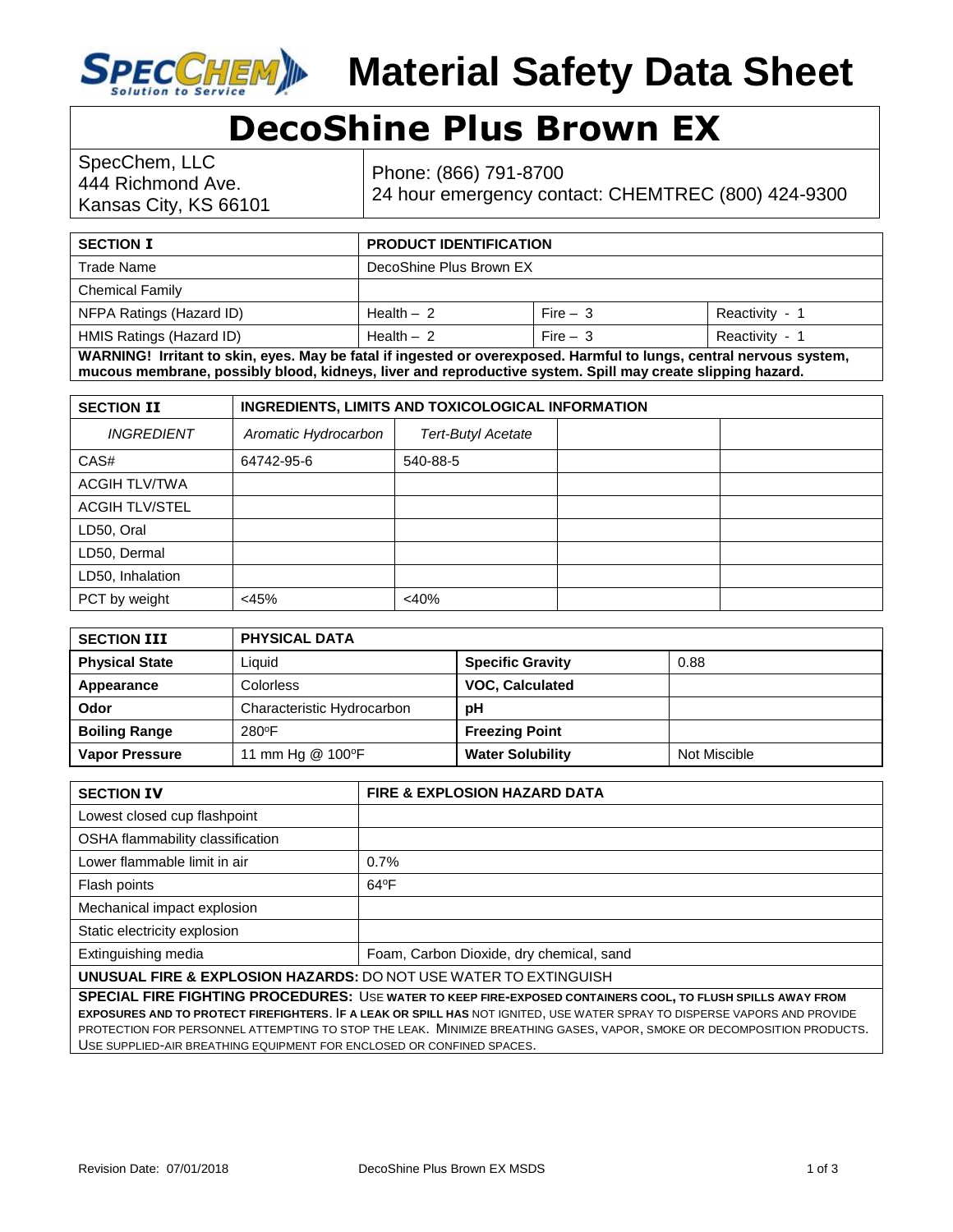| <b>SECTION V</b>                                                                                                                                                                                                                                                                                                                                                                | HEALTH HAZARD DATA - Effects of overexposure - primary routes of entry |      |           |
|---------------------------------------------------------------------------------------------------------------------------------------------------------------------------------------------------------------------------------------------------------------------------------------------------------------------------------------------------------------------------------|------------------------------------------------------------------------|------|-----------|
| <b>Primary Routes of Entry</b>                                                                                                                                                                                                                                                                                                                                                  | Inhalation                                                             | Skin | Ingestion |
| <b>Inhalation:</b> LOW ACUTE TOXICITY EXPECTED. IMMEDIATELY REMOVE VICTIM TO FRESH AIR IF OVER-EXPOSURE OCCURS. OBTAIN MEDICAL<br>ATTENTION IF BREATHING PROBLEMS PERSIST.                                                                                                                                                                                                      |                                                                        |      |           |
| Ingestion: IF INGESTED, DO INDUCE VOMITING AND DO NOT GIVE LIQUIDS. IMMEDIATELY OBTAIN MEDICAL ATTENTION. SHOULD A SMALL<br>AMOUNT ENTER MOUTH, RINSE WITH WATER UNTIL TASTE IS GONE.                                                                                                                                                                                           |                                                                        |      |           |
| Medical conditions that may be aggravated by exposure to this product:                                                                                                                                                                                                                                                                                                          |                                                                        |      |           |
| Emergency & First Aid procedures: IN CASE OF EYE CONTACT, IMMEDIATELY FLUSH WITH WATER FOR 15 MINUTE. OBTAIN MEDICAL<br>ATTENTION IF IRRITATION PERSISTS. IN CASE OF SKIN CONTACT, REMOVE CONTAMINATED CLOTHING AND WASH SKIN THOROUGHLY WITH SOAP<br>AND WATER, OBTAIN MEDICAL ATTENTION IF IRRITATION PERSISTS, DISCARD CONTAMINATED LEATHER ARTICLES SUCH AS SHOES AND BELT. |                                                                        |      |           |
| Other health hazards:                                                                                                                                                                                                                                                                                                                                                           |                                                                        |      |           |
|                                                                                                                                                                                                                                                                                                                                                                                 |                                                                        |      |           |
| <b>SECTION VI</b>                                                                                                                                                                                                                                                                                                                                                               | <b>REACTIVITY DATA</b>                                                 |      |           |

**Stability: STABLE** 

*Conditions to avoid:* HEAT, OPEN FLAME OR OTHER SOURCES OF IGNITION

**Incompatibility (material to avoid) :** STRONG OXIDIZERS

*Hazardous decomposition products:* NO DECOMPOSITION WILL OCCUR IF USED ACCORDING TO SPECIFICATIONS. CARBON DIOXIDE, CARBON MONOXIDE AND OTHERS IN THE CASE OF INCOMPLETE COMBUSTION.

## **SECTION VII SPILL OR LEAK PROCEDURES**

*Steps to be taken in case material is released or spilled: LARGE SPILLS: EXTINGUISH ALL POSSIBLE SOURCES OF IGNITION.* EVACUATE THE HAZARD AREA OF UNPROTECTED PERSONNEL. DIKE AND CONTAIN WITH SUITABLE ABSORBENT. SHUT OFF SOURCE OF LEAK ONLY IF IT IS SAFE TO DO SO. REMOVE WITH A GROUNDED PUMP TO A SALVAGE CONTAINER. DO NOT ALLOW TO ENTER SEWERS OR OPEN WATERWAYS. ADVISE AUTHORITIES IF PRODUCT HAS ENTERED SEWERS, WATERWAYS OR EXTENSIVE LAND AREAS. SMALL SPILLS: EXTINGUISH ALL POSSIBLE SOURCES OF IGNITION AND TAKE UP WITH ABSORBENT MATERIAL SUCH AS SAND OR SAWDUST.

*Waste disposal method:* DISPOSE IN ACCORDANCE WITH ALL APPLICABLE FEDERAL, STATE, AND LOCAL ENVIRONMENTAL REGULATIONS.

## **SECTION VIII SPECIAL PROTECTION INFORMATION**

*Respiratory Protection:* USE OSHA/NIOSH APPROVED SUPPLIED-AIR RESPIRATORY PROTECTION IN CONFINED OR ENCLOSED SPACES, WHERE MIST IS PRESENT OR MAY BE GENERATED, OR IN EVENT OF FIRE.

*Ventilation:* USE LOCAL EXHAUST TO CAPTURE VAPOR OR MISTS IF NECESSARY. PROVIDE VENTILATION SUFFICIENT TO AVOID EXCEEDING OSHA PELS.

*Protective gloves:* USE CHEMICAL RESISTANT GLOVES.

*Eye protection:* USE SPLASH GOGGLES OR FACE SHIELD WHEN EYE CONTACT MAY OCCUR.

*Other protective equipment:* USE CHEMICAL RESISTANT BOOTS, APRON, AND OTHER IMPERVIOUS CLOTHING TO AVOID SKIN CONTACT.

*Precautions to be taken in handling & storage:* AVOID SKIN AND EYE CONTACT. CLEANSE SKIN THOROUGHLY AFTER CONTACT, BEFORE BREAKS AND MEALS, AND AT THE END OF WORK PERIOD. DO NOT HANDLE OR STORE NEAR HEAT, SPARKS, FLAME, OR STRONG OXIDIZERS.

*Other precautions:* ALL PAILS AND LARGER METAL CONTAINERS, UP TO AND INCLUDING TANK TRUCKS, SHOULD BE GROUNDED WHEN MATERIAL IS TRANSFERRED. FAILURE TO GROUND METAL CONTAINERS CAN RESULT IN IGNITION EVEN WITHOUT THE PRESENCE OF IGNITION SOURCES.

| <b>SECTION X</b>                                                                                                                                                                                    | <b>SARA TITLE III INFORMATION</b> |           |  |  |
|-----------------------------------------------------------------------------------------------------------------------------------------------------------------------------------------------------|-----------------------------------|-----------|--|--|
| This product contains the following substances subject to the reporting requirements of section 313 of Title III of the Superfund<br>Amendments and Reauthorization Act of 1986 and 40 CFR Part 372 |                                   |           |  |  |
| <b>NAME</b>                                                                                                                                                                                         | 1,2,4 -Trimethylbenzene           | Xvlene    |  |  |
| CAS#                                                                                                                                                                                                | $95 - 63 - 6$                     | 1330-20-7 |  |  |
| PC. WEIGHT                                                                                                                                                                                          | $< 10\%$                          | $2\%$     |  |  |